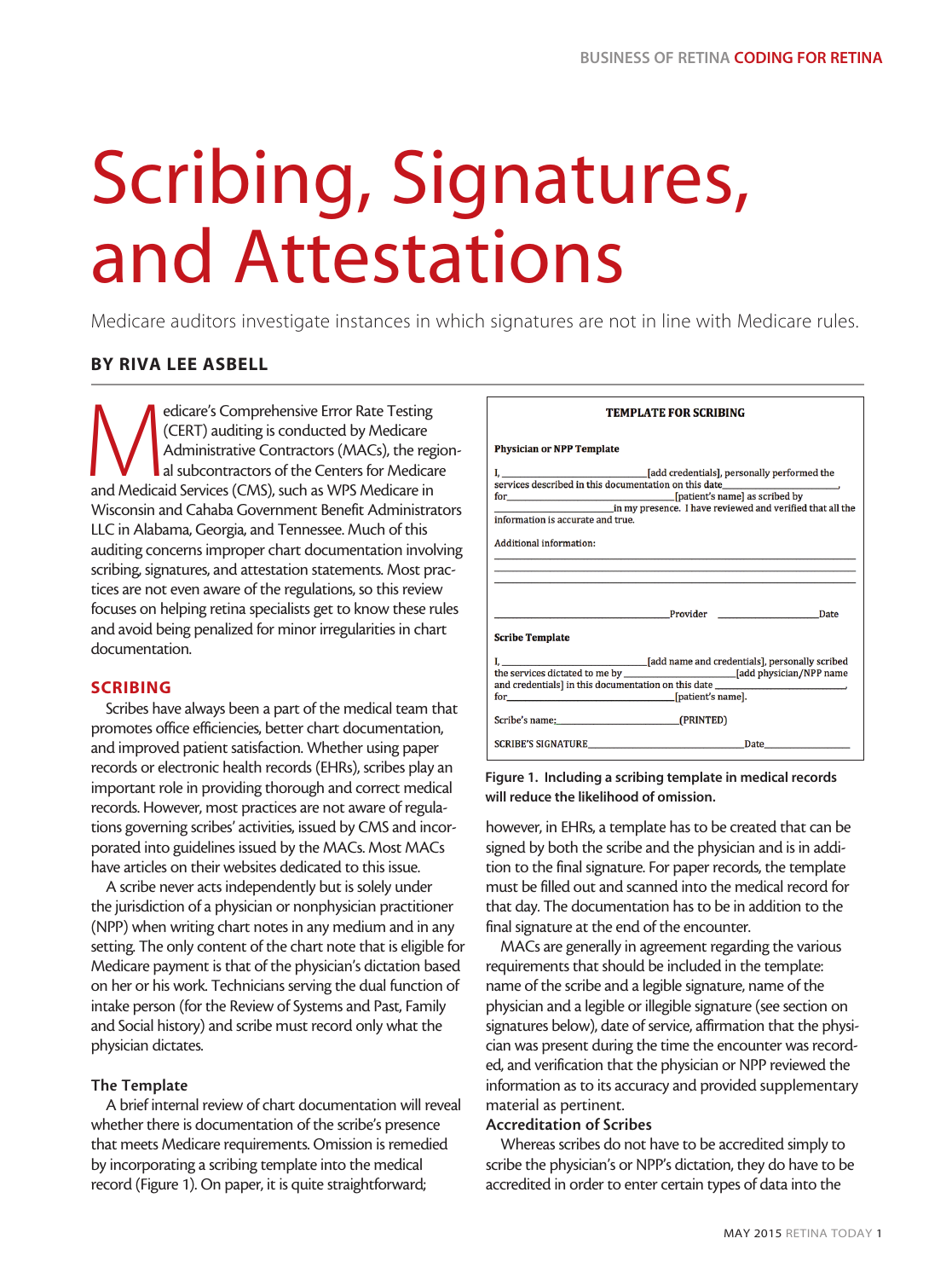# Q & A WITH CMS

Q: When meeting the meaningful use measure for computerized provider order entry (CPOE) in the Electronic Health Records (EHR) Incentive Programs, does an individual need to have the job title of medical assistant in order to use the CPOE function of Certified EHR Technology (CEHRT) for the entry to count toward the measure, or can they have other titles as long as their job functions are those of medical assistants?

A: If a staff member of the eligible provider is appropriately credentialed and performs similar assistive services as a medical assistant but carries a more specific title due to either specialization of their duties or to the specialty of the medical professional they assist, he or she can use the CPOE function of CEHRT and have it count towards the measure. This determination must be made by the eligible provider based on individual workflow and the duties performed by the staff member in question. Whether a staff member carries the title of medical assistant or another job title, he or she must be credentialed to perform the medical assistant services by an organization other than the employing organization.

EHR system for Meaningful Use. See the box titled *Q & A with CMS* for details on the credentials required for scribes.

# SIGNATURES

Medicare has always required a legible identity of the provider. With the intensification of auditing, this requirement has been extended to signature requirements.

# Handwritten Signatures

Any Medicare service provided, or any order, must be authenticated (ie, signed) by the provider (ie, the physician or NPP) for office visits, emergency department visits, hospital visits, and diagnostic tests. The one exception that applies to ophthalmology is that orders for clinical diagnostic tests are not required to be signed, per se; however, if the order is unsigned then "there must be medical documentation by the treating physician (eg, a progress note) that he/she intended the clinical diagnostic test be performed. This documentation showing the intent that the test be performed must be authenticated by the author via a handwritten or electronic signature."1

Acceptable forms of authentication include a handwritten signature that (yes, you are reading this correctly) may be legible or illegible (with caveats). Most important, the physician must sign his or her own signature; having a scribe or technician sign for the physician is not allowed. Late or added signatures are not acceptable, but attestations may be used. Each encounter must be dated.

Also, each provider must evaluate his or her own ordering workflow, including the use of CPOE, to ensure compliance with all applicable federal, state, and local law and professional guidelines.

*Note from the author:* This applies only to ophthalmic scribes (or technicians) who have been certified and only to scribes in ophthalmology. These CMS rules recently led to a panicked search for associations that certify scribes with the resultant discovery of the American College of Medical Scribe Specialists (ACMSS), an organization that certifies scribes. CMS assented that, as long as scribes were certified and performed functions similar to those of a medical assistant, they could enter CPOE information.

Recently, the Joint Commission of Allied Health Personnel in Ophthalmology (JCAHPO) has launched a program for certifying scribes. If a technician is certified by the JCAHPO, then scribing certification is not required as an additional credential. *The above Q & A can be found on the CMS website at questions.cms.gov/faq.php?faqId=9058.* 

| Retina & Vitreous Associates, Inc.<br><b>Signature Log</b> |                 |               |                  |  |
|------------------------------------------------------------|-----------------|---------------|------------------|--|
| Name                                                       | Credentials     | Signature     | <b>Initials</b>  |  |
| Rachel Wagner                                              | <b>MD. FACS</b> | Rachel Warner | RW MD            |  |
| Nathan Asbell                                              | <b>MD, FACS</b> |               | NA <sub>md</sub> |  |

Figure 2. A signature log featuring legible and illegible signatures.

# Legible Signatures

In order for a signature to be legible, an auditor must be able to read it; whether the physician or staff can read it is irrelevant. Acceptable written signatures include:

- Legible full signature
- Legible first initial and last name
- Initials placed above a typed or printed name
- Initials accompanied by a signature log
- Initials accompanied by an attestation statement

# Illegible Signatures

There are acceptable forms of illegible signatures, such as:

- Illegible signature placed above a typed or printed name
- Illegible signature where a letterhead indicates the identity of the individual who signed the entry. The provider's name should be circled to indicate the identity of the individual who signed the entry.
- Illegible signature accompanied by a signature log
- Illegible signature accompanied by an attestation statement